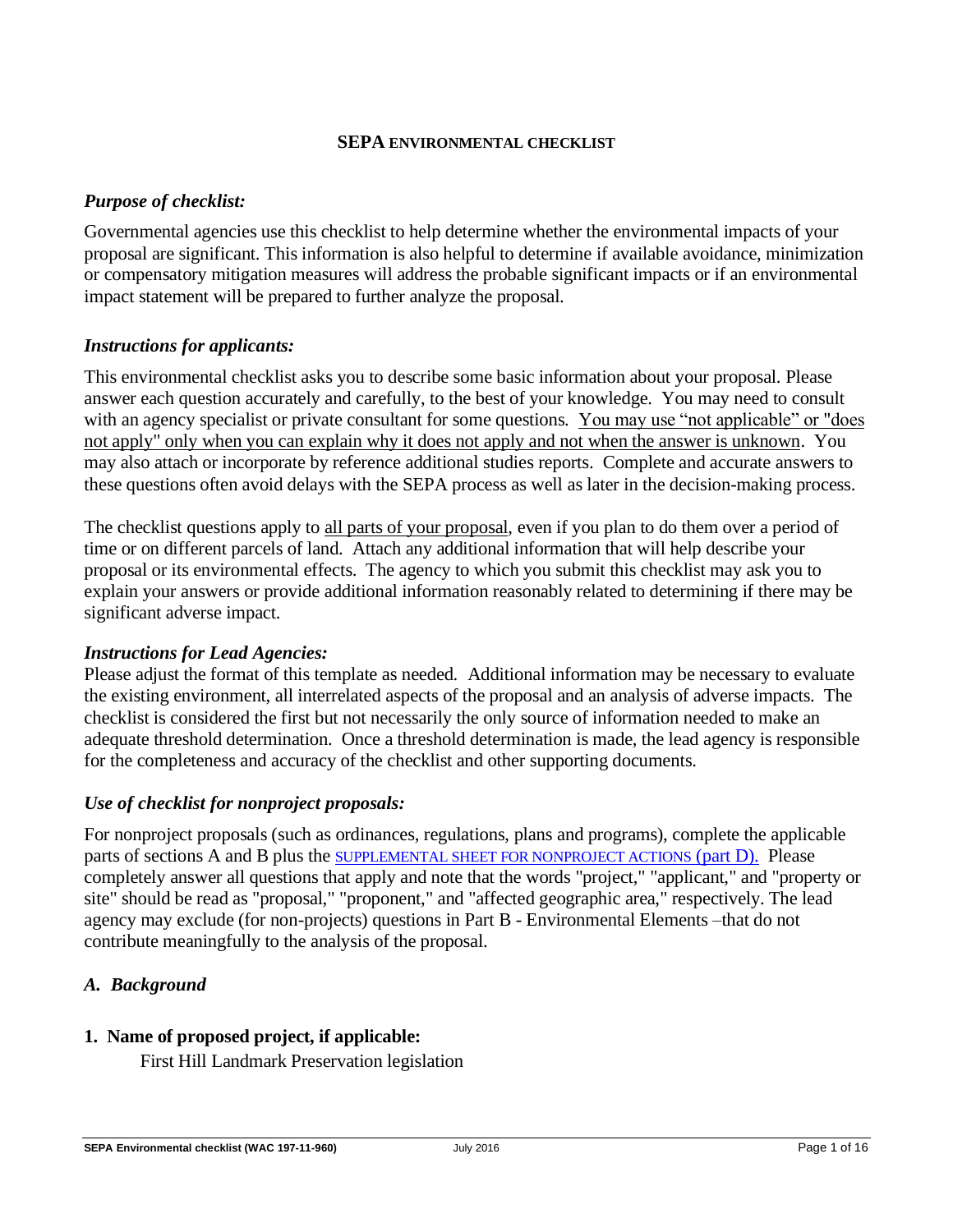#### **2. Name of applicant:**

Seattle Department of Construction and Inspections

#### **3. Address and phone number of applicant and contact person:**

Seattle Office of Planning and Community Development PO Box 94788 Seattle, WA 98124-7088 Contact person: Jim Holmes, [jim.holmes@seattle.gov;](mailto:jim.holmes@seattle.gov) phone: 206-684-8372

#### **4. Date checklist prepared:**

September 10, 2021

#### **5. Agency requesting checklist:**

Seattle Department of Construction and Inspections

- **6. Proposed timing or schedule (including phasing, if applicable):** Late 2021/early 2022.
- **7. Do you have any plans for future additions, expansion, or further activity related to or connected with this proposal? If yes, explain.**

No.

## **8. List any environmental information you know about that has been prepared, or will be prepared, directly related to this proposal.**

None except this environmental checklist.

#### **9. Do you know whether applications are pending for governmental approvals of other proposals directly affecting the property covered by your proposal? If yes, explain.**

None. However, the receiving property within the affected environment is known to have parties interested in submitting future applications for development that would likely make use of the proposed regulatory tools.

**10. List any government approvals or permits that will be needed for your proposal, if known.** Approval of the proposal by the Mayor and City Council.

#### **11. Give brief, complete description of your proposal, including the proposed uses and the size of the project and site. There are several questions later in this checklist that ask you to describe certain aspects of your proposal. You do not need to repeat those answers on this page. (Lead agencies may modify this form to include additional specific information on project description.)**

This is a non-project proposal originated by the Seattle Office of Planning and Community Development (OPCD) that would update provisions of the Land Use Code addressing height limits and floor area limits in certain Neighborhood Commercial zones, per code sections 23.47A.012 and 23.47A.013. The proposal would create an opportunity for a building exceeding zoned height limits and floor area density limits in NC3-200 and NC3P-200 zones located in the First Hill/Capitol Hill Urban Center.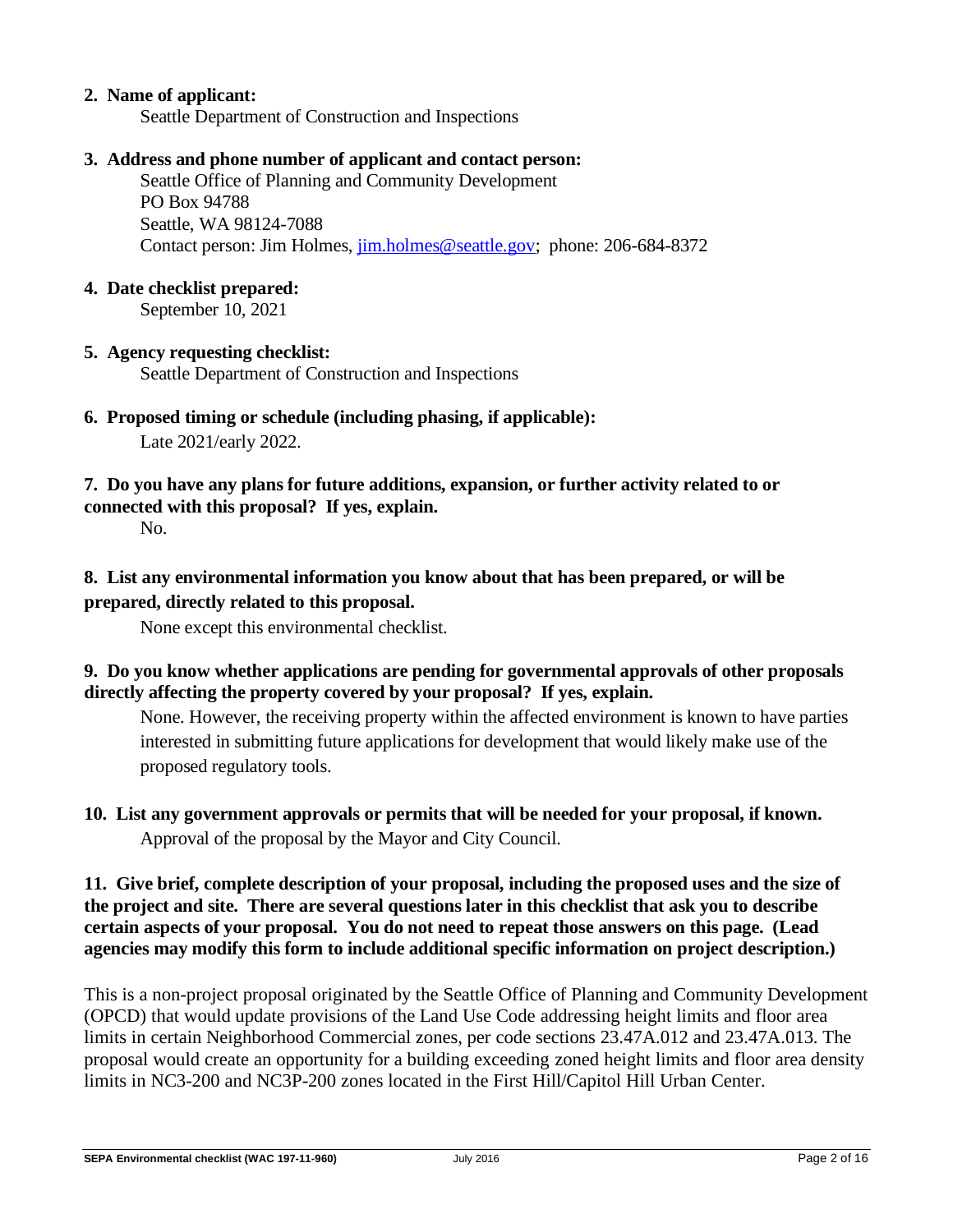- This could occur if a development site obtained transfer of development rights (TDR) from a non-residential building lot or transfer of development potential (TDP) from a residential building lot within the same block.
- The only kinds of TDR or TDP that could be used are Landmark TDR or TDP.
- The total amount of floor area that could be obtained in this manner is proposed as 110,526 square feet.
- This additional floor area could be used for building portions that rise higher than the zoned height limit of 200 feet, up to a maximum of 350 feet in height (per City code guidance on how building height is measured).

The location of the NC3-200 and NC3P-200 zones in the First Hill/Capitol Hill Urban Center is the halfblocks along Madison Street between Interstate 5 and Broadway Avenue. However, the only location where future development actions accommodated by the proposal might occur is the half-block vicinity located north of Madison Street between 9<sup>th</sup> Avenue and Terry Avenue. This is due to the presence of the landmarked Sorrento Hotel building, from which Landmark TDR is assumed to be obtainable.

**12. Location of the proposal. Give sufficient information for a person to understand the precise location of your proposed project, including a street address, if any, and section, township, and range, if known. If a proposal would occur over a range of area, provide the range or boundaries of the site(s). Provide a legal description, site plan, vicinity map, and topographic map, if reasonably available. While you should submit any plans required by the agency, you are not required to duplicate maps or detailed plans submitted with any permit applications related to this checklist.**

The proposal is a non-project action that will affect a limited portion of area in the First Hill neighborhood, within the First Hill/Capitol Hill Urban Center. Given the combination of zoning pattern and presence of landmark buildings, the affected area that could use the new code features of this proposal is the half-block abutting Madison Street between 9<sup>th</sup> Avenue and Terry Avenue.

- *B. Environmental Elements*
- **1.** *Earth*

## **a. General description of the site:**

#### **(circle one): Flat, rolling, hilly, steep slopes, mountainous, other \_\_\_\_\_\_\_\_\_\_\_\_\_**

This non-project proposal affects one-half block of land in an urban center near Downtown Seattle. The block's topography generally slopes downward toward the west, but with one existing building (Sorrento Hotel) at an elevation comparable to Terry Avenue, and a second existing building at a lower elevation comparable to  $9<sup>th</sup>$  Avenue. The adjacent Madison Street slopes moderately downward toward the west.

## **b. What is the steepest slope on the site (approximate percent slope)?**

The affected environment does not have mapped steep slope areas, or any kind of environmentally critical areas. The steepest slope on the adjacent Madison Street site edge is approximately 5% or less.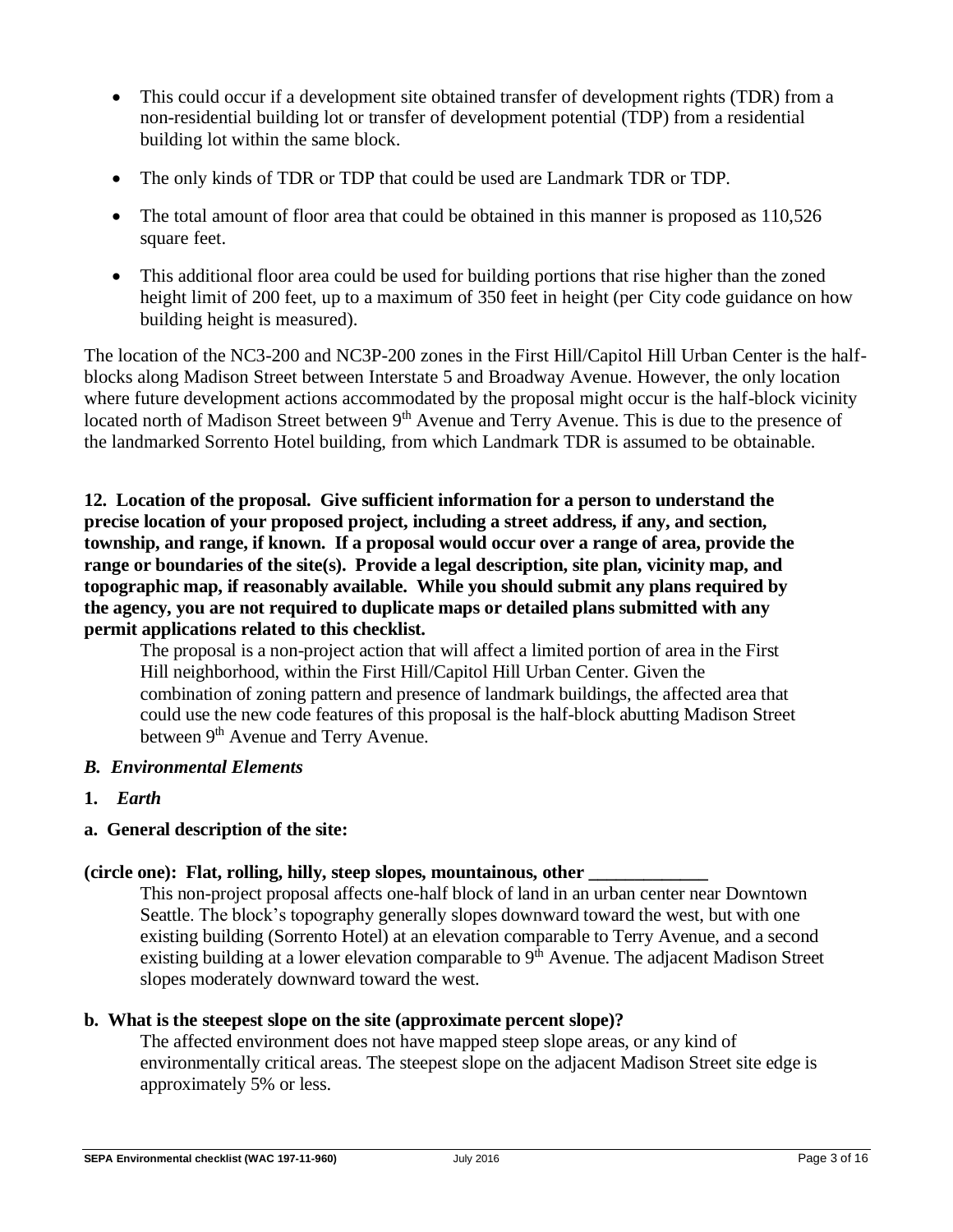**c. What general types of soils are found on the site (for example, clay, sand, gravel, peat, muck)? If you know the classification of agricultural soils, specify them and note any agricultural land of long-term commercial significance and whether the proposal results in removing any of these soils.**

The affected environment's soils have been influenced by past development and Seattle's ancient glacial history. These likely include surficial fill soils underlain by glacial soil layers.

## **d. Are there surface indications or history of unstable soils in the immediate vicinity? If so, describe.**

No.

**e. Describe the purpose, type, total area, and approximate quantities and total affected area of any filling, excavation, and grading proposed. Indicate source of fill.**

This is a non-project proposal, not a development proposal. Thus, no amount or area of potential filling and excavation is known or proposed at this time. The proposal would likely help preserve the historic Sorrento Hotel building, which covers approximately 50% of the affected area.

- **f. Could erosion occur as a result of clearing, construction, or use? If so, generally describe.** No. This non-project proposal does not directly involve clearing, construction or a new use, and therefore erosion from these actions would not occur.
- **g. About what percent of the site will be covered with impervious surfaces after project construction (for example, asphalt or buildings)?**

See the responses to questions B.1.e and B.1.f above. The one-block affected environment currently is nearly 100% covered with impervious surfaces (roofs, sidewalks, drives/alleys) due to its fully developed lot and land use pattern.

**h. Proposed measures to reduce or control erosion, or other impacts to the earth, if any:** None proposed.

## *2. Air*

**a. What types of emissions to the air would result from the proposal during construction, operation, and maintenance when the project is completed? If any, generally describe and give approximate quantities if known.**

This is a non-project proposal, not a development proposal, and its implications would not adversely impact construction-phase emissions in a significant manner.

## **b. Are there any off-site sources of emissions or odor that may affect your proposal? If so, generally describe.**

No.

- **c. Proposed measures to reduce or control emissions or other impacts to air, if any:** None proposed.
- *3. Water*
- **a. Surface Water:**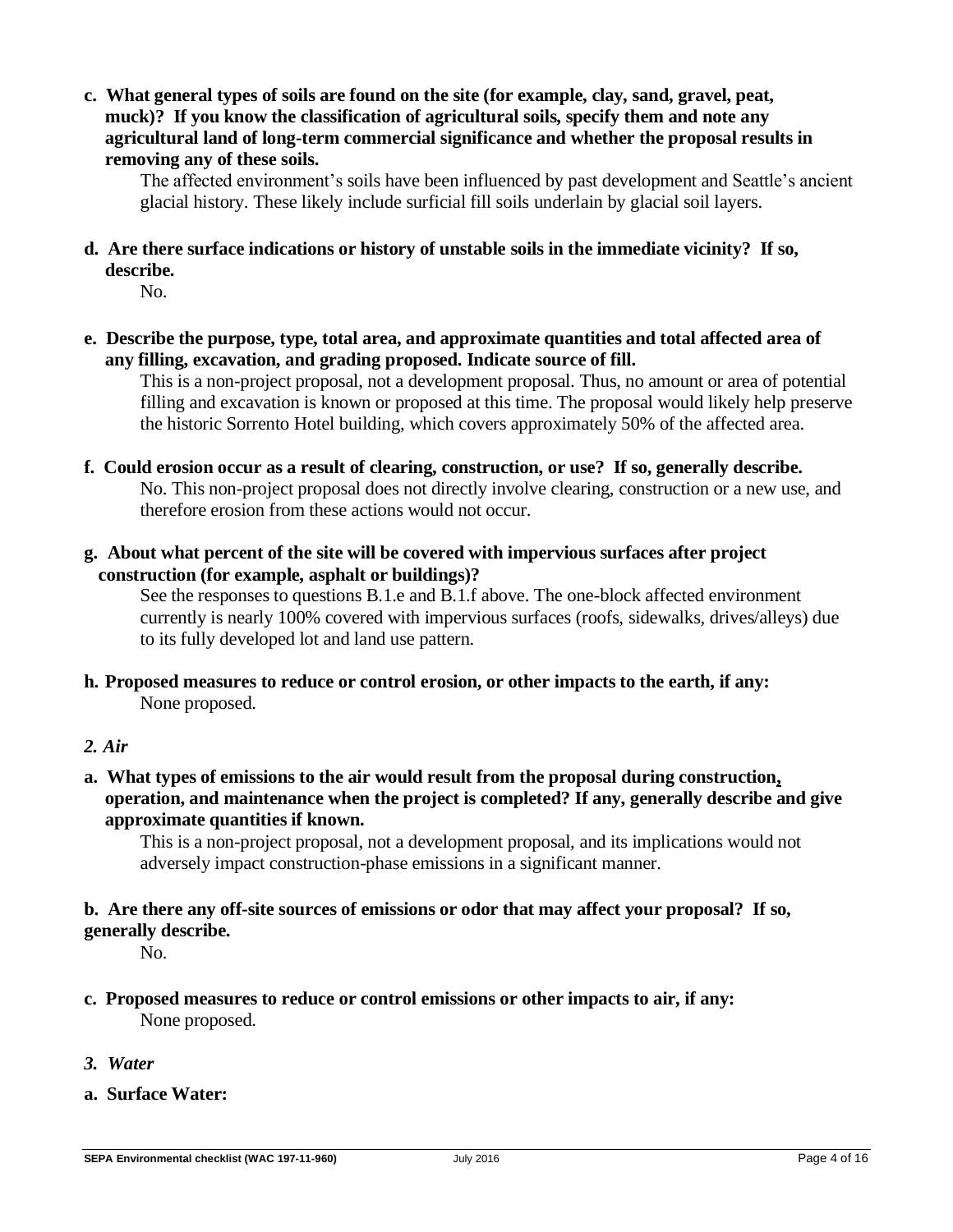- **1) Is there any surface water body on or in the immediate vicinity of the site (including year-round and seasonal streams, saltwater, lakes, ponds, wetlands)? If yes, describe type and provide names. If appropriate, state what stream or river it flows into.** No.
- **2) Will the project require any work over, in, or adjacent to (within 200 feet) the described waters? If yes, please describe and attach available plans.** No.
- **3) Estimate the amount of fill and dredge material that would be placed in or removed from surface water or wetlands and indicate the area of the site that would be affected. Indicate the source of fill material.** None.
- **4) Will the proposal require surface water withdrawals or diversions? Give general description, purpose, and approximate quantities if known.** No.
- **5) Does the proposal lie within a 100-year floodplain? If so, note location on the site plan.** No.
- **6) Does the proposal involve any discharges of waste materials to surface waters? If so, describe the type of waste and anticipated volume of discharge.** No.
- **b. Ground Water:**
	- **1) Will groundwater be withdrawn from a well for drinking water or other purposes? If so, give a general description of the well, proposed uses and approximate quantities withdrawn from the well. Will water be discharged to groundwater? Give general description, purpose, and approximate quantities if known.** No.
	- **2) Describe waste material that will be discharged into the ground from septic tanks or other sources, if any (for example: Domestic sewage; industrial, containing the following chemicals. . . ; agricultural; etc.). Describe the general size of the system, the number of such systems, the number of houses to be served (if applicable), or the number of animals or humans the system(s) are expected to serve.** None.
- **c. Water runoff (including stormwater):**
	- **1) Describe the source of runoff (including storm water) and method of collection and disposal, if any (include quantities, if known). Where will this water flow? Will this water flow into other waters? If so, describe.**

The affected environment is currently served by surface and subsurface stormwater control facilities: storm sewers connected to the larger municipal system. Some of these systems are dedicated solely to stormwater volumes and some may have combined sewage and stormwater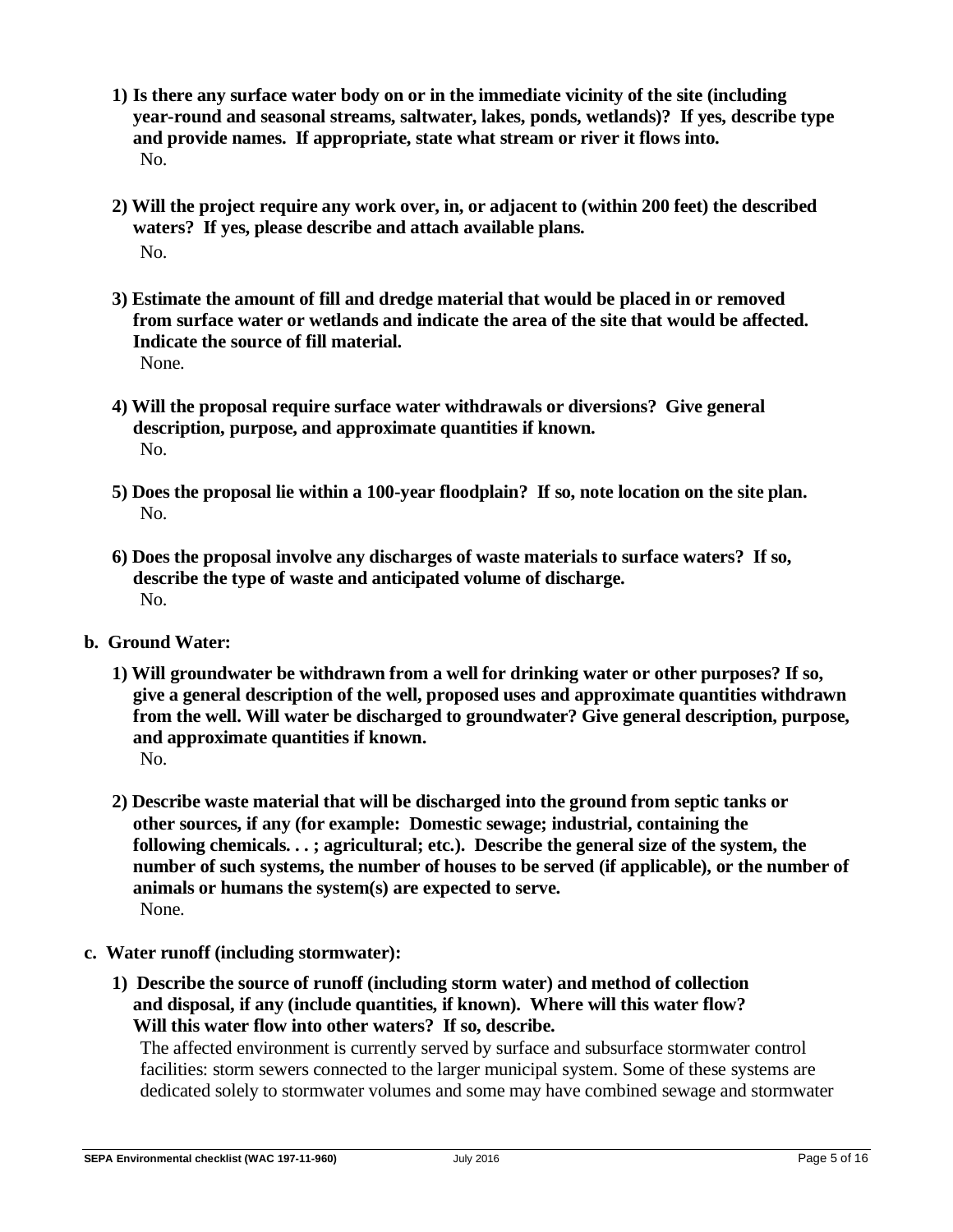flows. See Section D of this checklist for discussion of potential impact concerns related to the non-project proposal.

**2) Could waste materials enter ground or surface waters? If so, generally describe.**

No. See Section D of this checklist for discussion of potential impact concerns related to the nonproject proposal.

**3) Does the proposal alter or otherwise affect drainage patterns in the vicinity of the site? If so, describe.**

No. See Section D of this checklist for discussion of potential impact concerns related to the nonproject proposal.

# **d. Proposed measures to reduce or control surface, ground, and runoff water, and drainage**

**pattern impacts, if any:**

None proposed.

#### *4. Plants*

- **a. Check the types of vegetation found on the site:**
	- **\_\_\_\_deciduous tree: alder, maple, aspen, other**
	- **\_\_\_\_evergreen tree: fir, cedar, pine, other**
	- **\_\_\_\_shrubs**
	- **\_\_\_\_grass**
	- **\_\_\_\_pasture**
	- **\_\_\_\_crop or grain**
	- **\_\_\_\_ Orchards, vineyards or other permanent crops.**
	- **\_\_\_\_ wet soil plants: cattail, buttercup, bullrush, skunk cabbage, other**
	- **\_\_\_\_water plants: water lily, eelgrass, milfoil, other**
	- **\_\_\_\_other types of vegetation**

The affected environment consists almost entirely of older buildings with commercial uses, and presence of approximately 6 street trees in rights-of-way arounds its edges.

- **b. What kind and amount of vegetation will be removed or altered?** None.
- **c. List threatened and endangered species known to be on or near the site.** None known.
- **d. Proposed landscaping, use of native plants, or other measures to preserve or enhance vegetation on the site, if any:**

None proposed.

- **e. List all noxious weeds and invasive species known to be on or near the site.** None known.
- *5. Animals*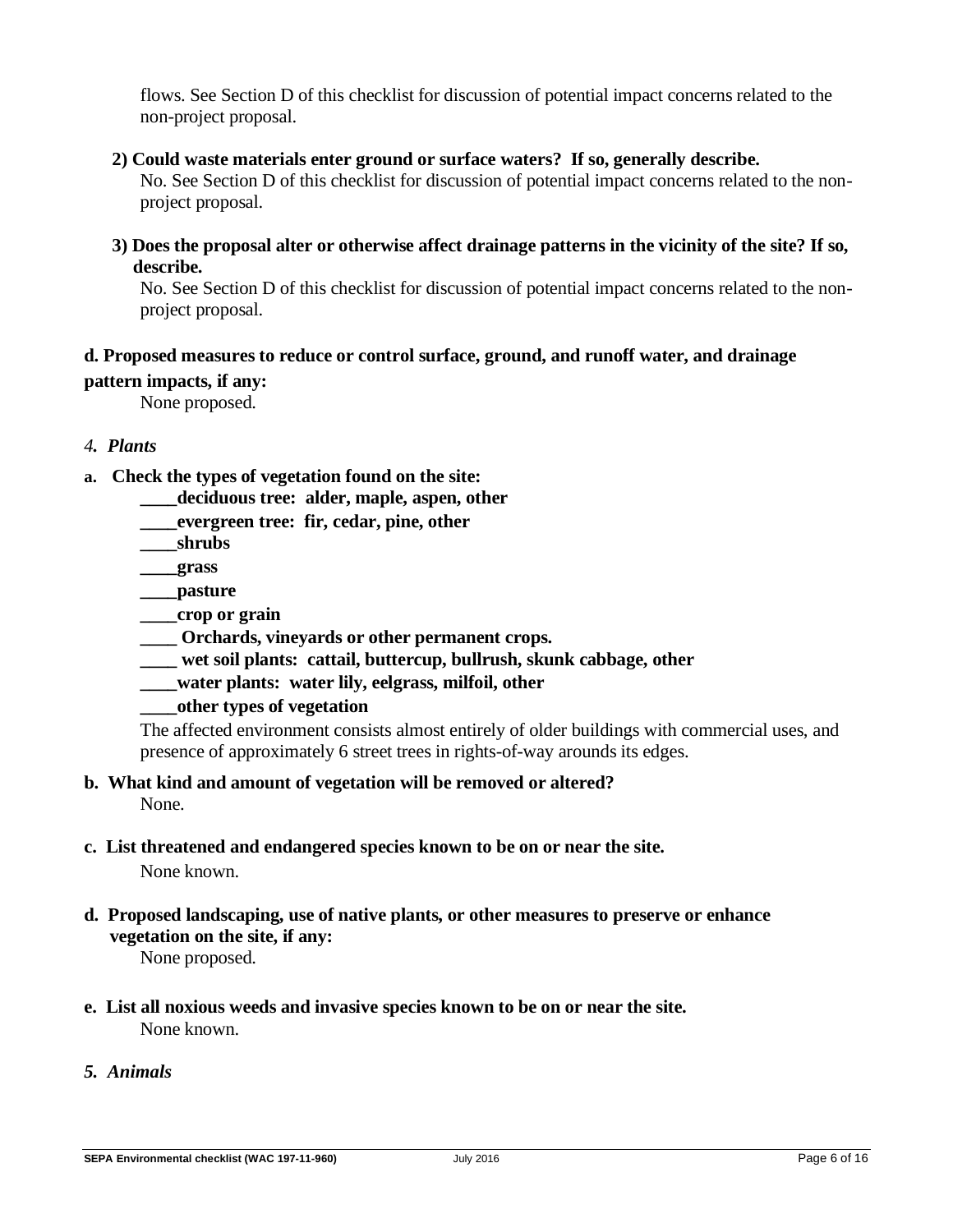# **a. List any birds and other animals which have been observed on or near the site or are known to be on or near the site.**

**Examples include:**

**birds: hawk, heron, eagle, songbirds, other:** 

**mammals: deer, bear, elk, beaver, other:** 

**fish: bass, salmon, trout, herring, shellfish, other \_\_\_\_\_\_\_\_**

Given its developed pattern, few birds or other animals are likely to be present, except for those habituated to dense urban settings, such as bird, squirrels, and rodents.

- **b. List any threatened and endangered species known to be on or near the site.** None known.
- **c. Is the site part of a migration route? If so, explain.**

It is possible that migratory birds fly through or near this First Hill vicinity.

- **d. Proposed measures to preserve or enhance wildlife, if any:**  None proposed.
- **e. List any invasive animal species known to be on or near the site.** None known except typical urban rodent presence.
- *6. Energy and Natural Resources*
- **a. What kinds of energy (electric, natural gas, oil, wood stove, solar) will be used to meet the completed project's energy needs? Describe whether it will be used for heating, manufacturing, etc.**

This non-project action has no unusual project-specific energy needs or implications, or specific known project energy needs. See Section D of this checklist for discussion of potential impact concerns related to the non-project proposal.

**b. Would your project affect the potential use of solar energy by adjacent properties? If so, generally describe.**

No, for this non-project action.

- **c. What kinds of energy conservation features are included in the plans of this proposal?** None, for this non-project action.
- *7. Environmental Health*
- **a. Are there any environmental health hazards, including exposure to toxic chemicals, risk of fire and explosion, spill, or hazardous waste, that could occur as a result of this proposal? If so, describe.**
	- **1) Describe any known or possible contamination at the site from present or past uses.** While no specific information is known about presence of these features within the affected environment, it is possible that buildings with current or past uses such as those involving automobile usage or parking could have remnant environmental contaminants present. See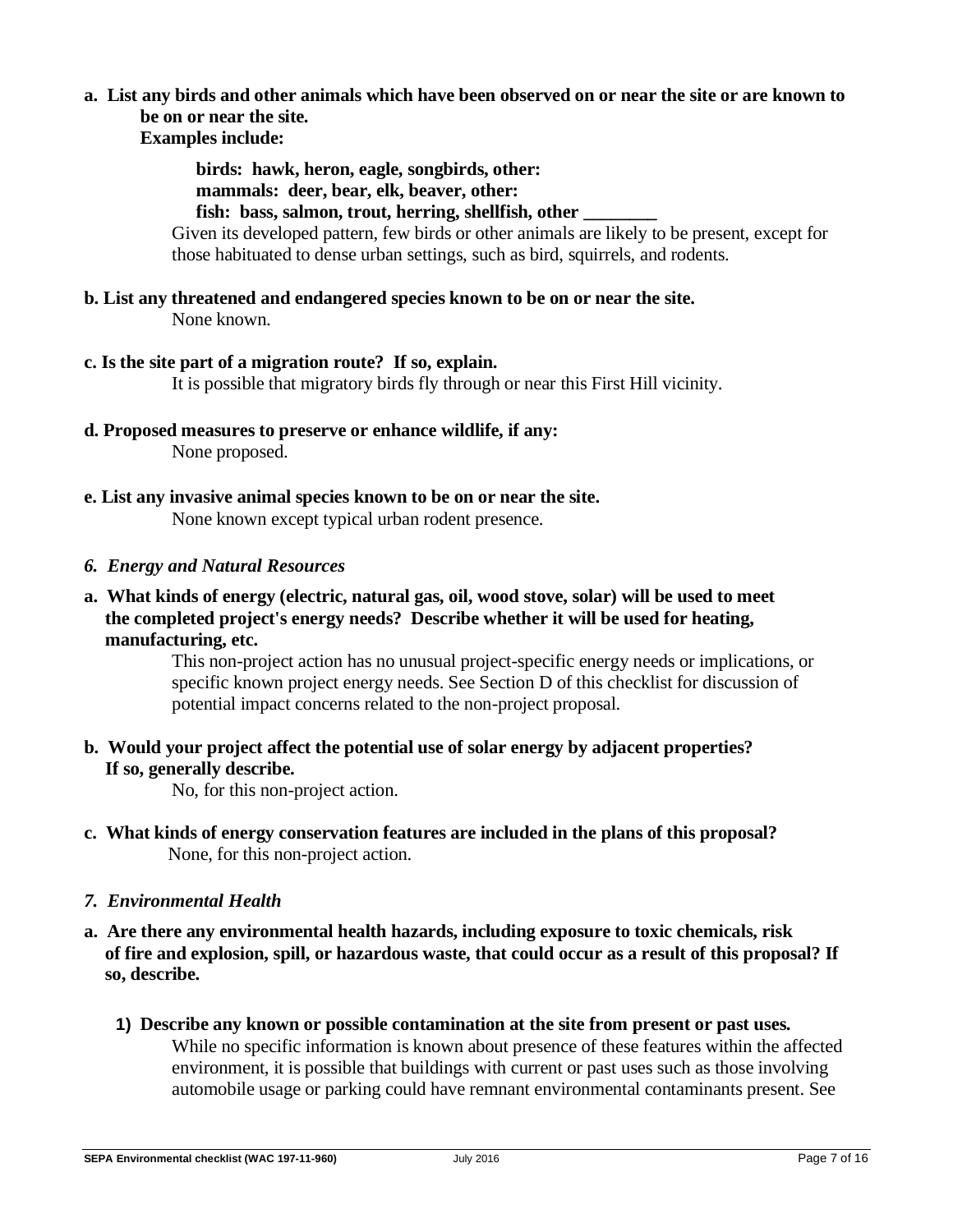Section D of this checklist for discussion of potential impact concerns related to the nonproject proposal.

**2) Describe existing hazardous chemicals/conditions that might affect project development and design. This includes underground hazardous liquid and gas transmission pipelines located within the project area and in the vicinity.**

None specifically known. See the response to question #7.a.1 above. See Section D of this checklist for discussion of potential impact concerns related to the non-project proposal.

**3) Describe any toxic or hazardous chemicals that might be stored, used, or produced during the project's development or construction, or at any time during the operating life of the project.**

None known in relation to any form of future development that might occur in the affected environment. See Section D of this checklist for discussion of potential impact concerns related to the non-project proposal.

- **4) Describe special emergency services that might be required.** None known.
- **5) Proposed measures to reduce or control environmental health hazards, if any:** None proposed.

#### *b. Noise*

#### **1) What types of noise exist in the area which may affect your project (for example: traffic, equipment, operation, other)?**

The affected environment is subject to noises common for a dense urban center neighborhood. This also includes in particular elements like general traffic, and sirens from vehicles delivering parties to local hospitals.

#### **2) What types and levels of noise would be created by or associated with the project on a shortterm or a long-term basis (for example: traffic, construction, operation, other)? Indicate what hours noise would come from the site.**

No particular kinds of noises are known with respect to future possible development that could occur within the affected environment. See Section D of this checklist for discussion of potential impact concerns related to the non-project proposal.

# **3) Proposed measures to reduce or control noise impacts, if any:**

None proposed.

## *8. Land and Shoreline Use*

## **a. What is the current use of the site and adjacent properties? Will the proposal affect current land uses on nearby or adjacent properties? If so, describe.**

The affected environment consists of approximately one half-block of land abutting and north of Madison Street between 9<sup>th</sup> Avenue and Terry Avenue in the First Hill neighborhood. This is the portion of that block currently zoned in Neighborhood Commercial 3 (NC3 and NC3P) zones with a 200-foot height limit. Current uses include a parking garage abutting  $9<sup>th</sup>$  Avenue, and the Sorrento Hotel abutting Terry Avenue, with an alley traversing between them. Uses on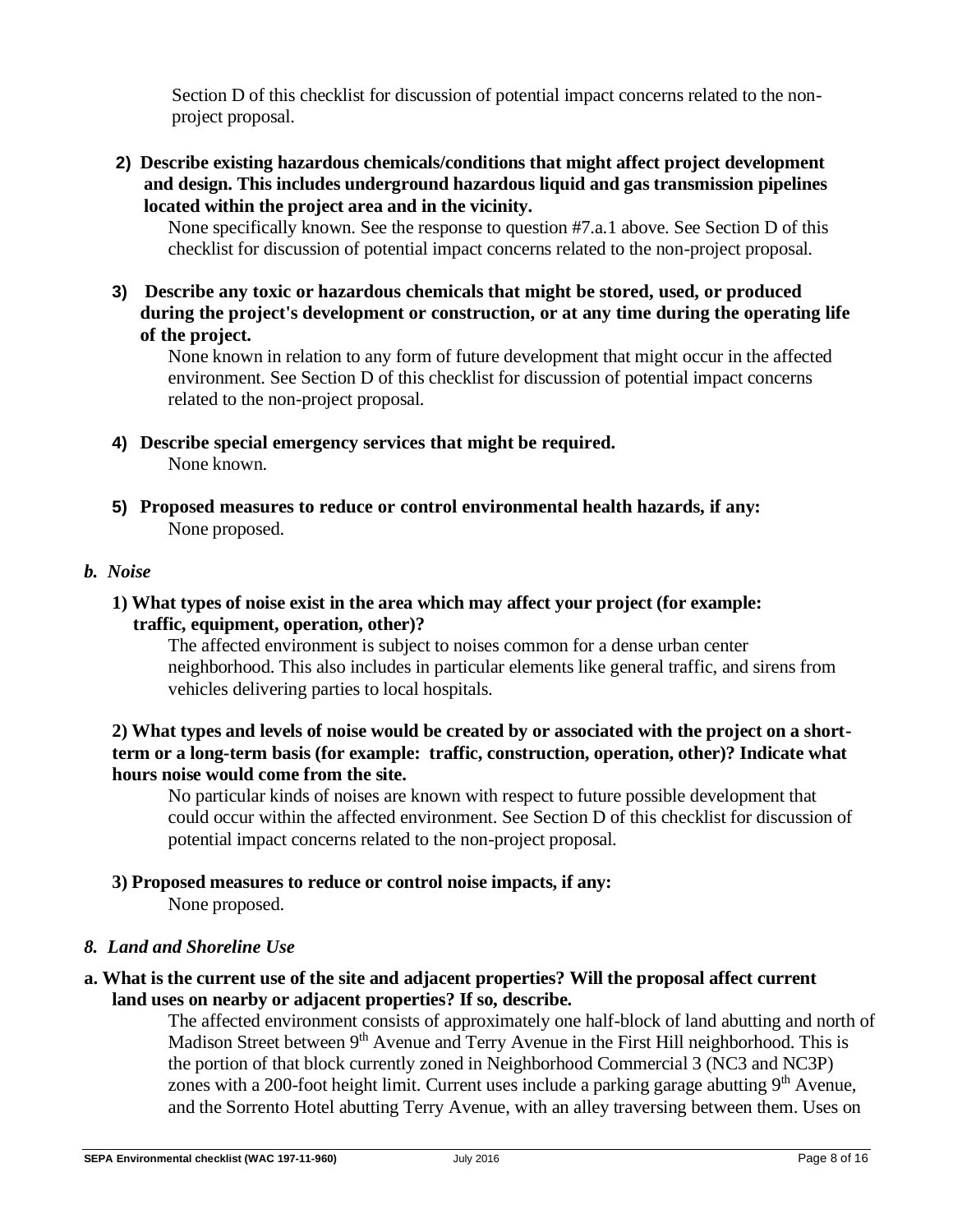properties adjacent to this affected area include five-story multifamily buildings. The nonproject proposal would not affect current land uses on nearby or adjacent properties. Across Madison Street to the south are a single-story commercial building and a multistory medical building. Across  $9<sup>th</sup>$  Avenue is a surface parking lot to the west. North of the site is 5-story multifamily residential buildings. East of the site across Terry Avenue is a single-story commercial building and surface parking lot. See Section D of this checklist for discussion of potential impacts related to the non-project proposal.

- **b. Has the project site been used as working farmlands or working forest lands? If so, describe. How much agricultural or forest land of long-term commercial significance will be converted to other uses as a result of the proposal, if any? If resource lands have not been designated, how many acres in farmland or forest land tax status will be converted to nonfarm or nonforest use?** No.
	- **1) Will the proposal affect or be affected by surrounding working farm or forest land normal business operations, such as oversize equipment access, the application of pesticides, tilling, and harvesting? If so, how:** No.
- **c. Describe any structures on the site.**

See the response to question #8a above. The Sorrento Hotel is a 1909-vintage hotel red-brick building designed in an Italianate architectural style. It is a designated landmark building. The garage building abutting  $9<sup>th</sup>$  Avenue is a 2-3 story masonry building that was converted in its lifetime to a parking garage with approximately three levels.

#### **d. Will any structures be demolished? If so, what?**

None directly due to this non-project action. Future development, if permitted, could lead to demolition of the existing garage building abutting 9<sup>th</sup> Avenue and Madison Street.

#### **e. What is the current zoning classification of the site?**

The affected half-block is currently zoned Neighborhood Commercial 3 with a 200-foot height limit (Sorrento site), and Neighborhood Commercial 3 with a Pedestrian "P" designation and a 200-foot height limit (the garage site).

#### **f. What is the current comprehensive plan designation of the site?**

The current designation of the affected environment is Urban, and in particular lies within an Urban Center, which is a designated area supporting and accommodating future growth, with zoning for relatively intensive uses

- **g. If applicable, what is the current shoreline master program designation of the site?** None – does not apply.
- **h. Has any part of the site been classified as a critical area by the city or county? If so, specify.** No.
- **i. Approximately how many people would reside or work in the completed project?** This is a non-project proposal, not a development proposal.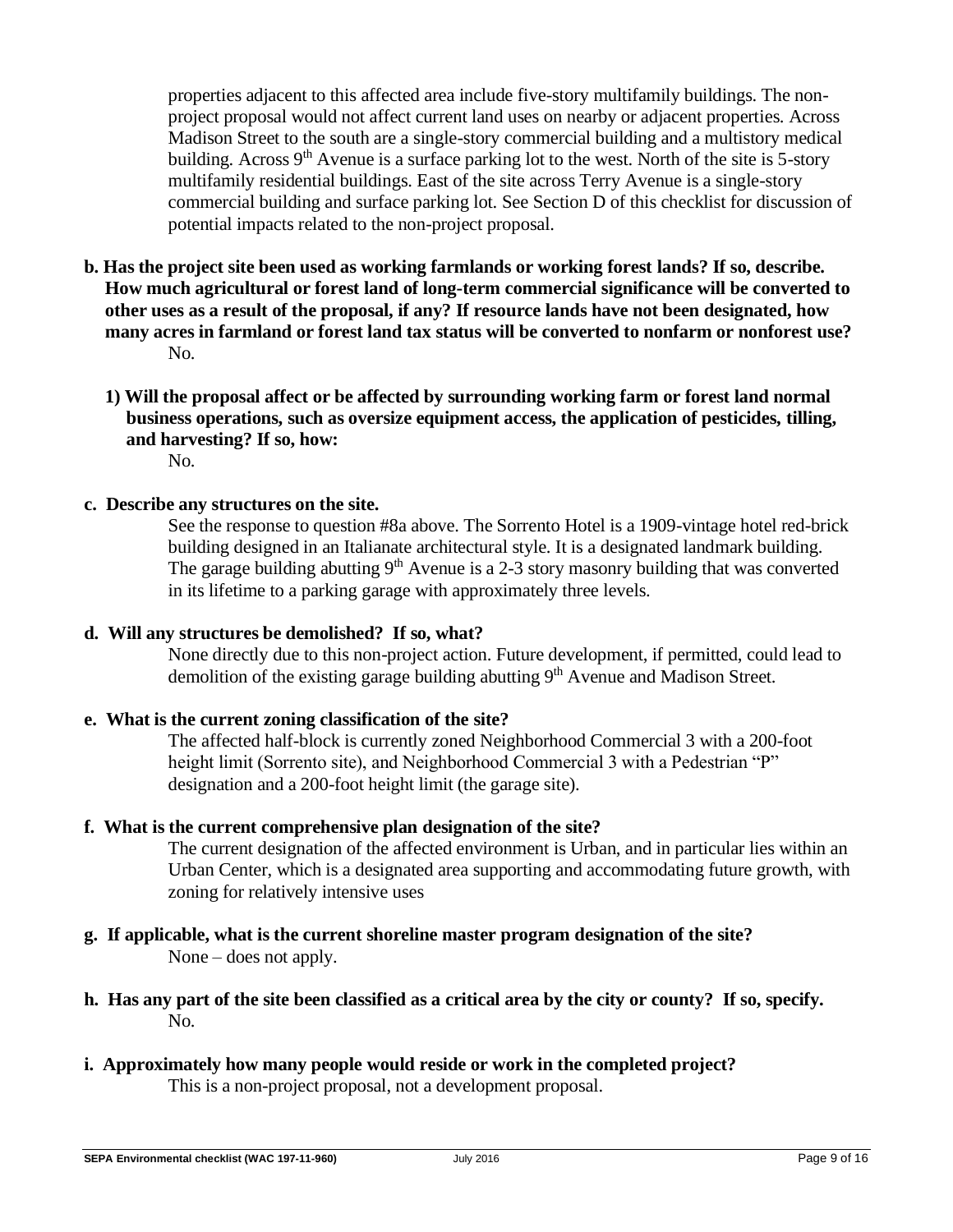**j. Approximately how many people would the completed project displace?**

None for this non-project action and none for any unknown but prospective future development.

- **k. Proposed measures to avoid or reduce displacement impacts, if any:** None proposed.
- **L. Proposed measures to ensure the proposal is compatible with existing and projected land uses and plans, if any:**

None proposed.

**m. Proposed measures to reduce or control impacts to agricultural and forest lands of long-term commercial significance, if any:**

None proposed.

- *9. Housing*
- **a. Approximately how many units would be provided, if any? Indicate whether high, middle, or low-income housing.**

None for this non-project action.

**b. Approximately how many units, if any, would be eliminated? Indicate whether high, middle, or low-income housing.**

None for this non-project action.

**c. Proposed measures to reduce or control housing impacts, if any:**

None proposed.

- *10. Aesthetics*
- **a. What is the tallest height of any proposed structure(s), not including antennas; what is the principal exterior building material(s) proposed?**

None for this non-project action. The zoned height limit for the affected environment is 200 feet, and the proposal would accommodate a future possible development on the site abutting 9<sup>th</sup> Avenue that could reach a maximum of 350 feet in height. See Section D of this checklist for discussion of potential impact concerns related to the non-project proposal.

## **b. What views in the immediate vicinity would be altered or obstructed?**

None for this non-project action. See Section D of this checklist for discussion of potential impact concerns related to the non-project proposal.

**c. Proposed measures to reduce or control aesthetic impacts, if any:**

None proposed.

## *11. Light and Glare*

- **a. What type of light or glare will the proposal produce? What time of day would it mainly occur?** None for this non-project proposal.
- **b. Could light or glare from the finished project be a safety hazard or interfere with views?**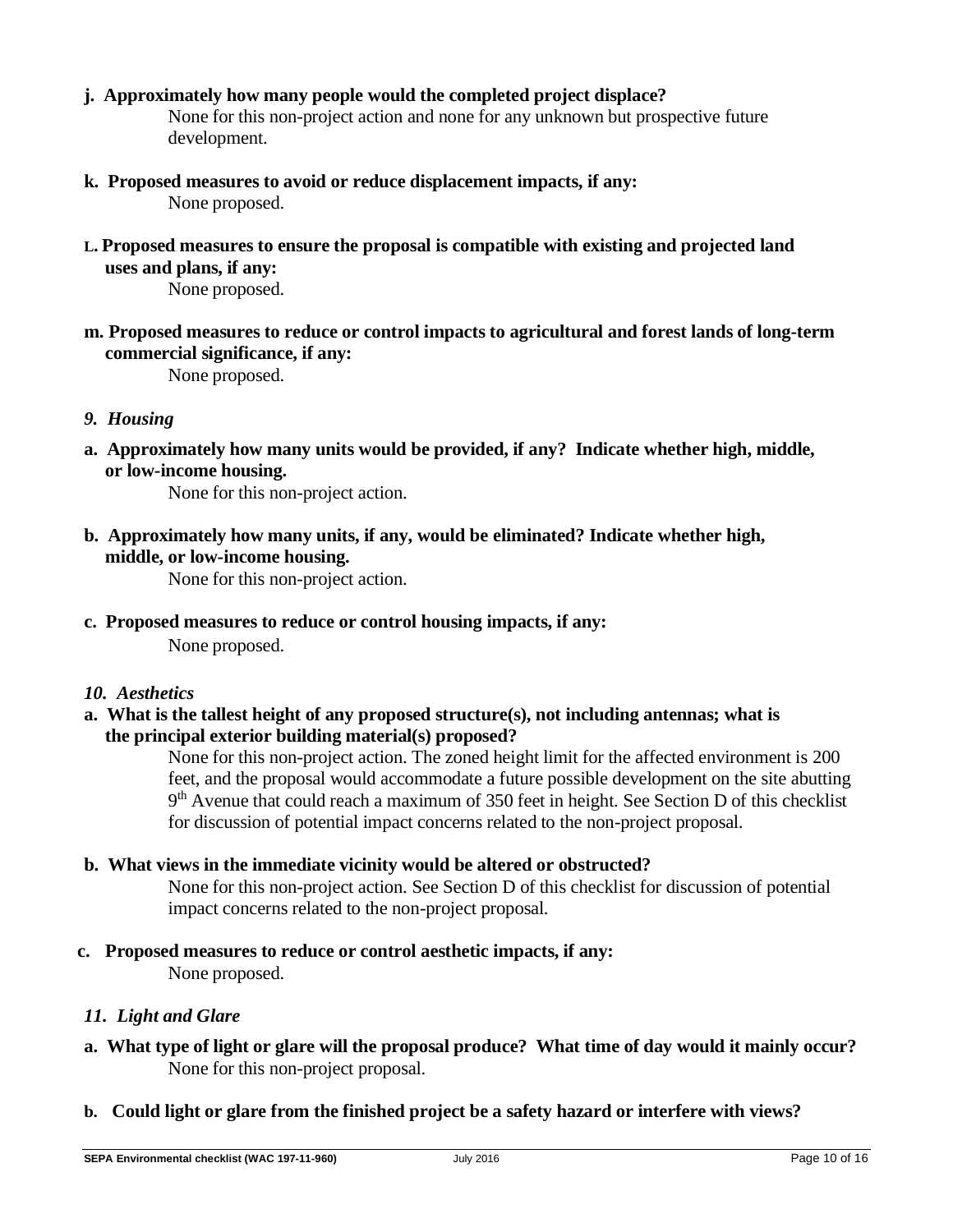No.

- **c. What existing off-site sources of light or glare may affect your proposal?** None.
- **d. Proposed measures to reduce or control light and glare impacts, if any:** None proposed.

## *12. Recreation*

- **a. What designated and informal recreational opportunities are in the immediate vicinity?** Designated and informal recreational opportunities in the affected environment vicinity includes Freeway Park, a few blocks to the west. See Section D of this checklist for discussion of potential impact concerns related to the non-project proposal.
- **b. Would the proposed project displace any existing recreational uses? If so, describe.** No.
- **c. Proposed measures to reduce or control impacts on recreation, including recreation opportunities to be provided by the project or applicant, if any:** None proposed.

## *13. Historic and cultural preservation*

**a. Are there any buildings, structures, or sites, located on or near the site that are over 45 years old listed in or eligible for listing in national, state, or local preservation registers ? If so, specifically describe.**

Yes. The affected environment includes the 112-year old Sorrento Hotel building (an already-designated landmark building), and the garage building that may be more than 45 years old. See Section D of this checklist for discussion of potential impact concerns related to the non-project proposal.

**b. Are there any landmarks, features, or other evidence of Indian or historic use or occupation? This may include human burials or old cemeteries. Are there any material evidence, artifacts, or areas of cultural importance on or near the site? Please list any professional studies conducted at the site to identify such resources.**

> The Sorrento Hotel building is a designated landmark. No other such historic or cultural resources are known to be present in the affected environment. See Section D of this checklist for discussion of potential impact concerns related to the non-project proposal.

**c. Describe the methods used to assess the potential impacts to cultural and historic resources on or near the project site. Examples include consultation with tribes and the department of archeology and historic preservation, archaeological surveys, historic maps, GIS data, etc.** 

The facts disclosed above about known existing landmarks were derived from known City information and knowledge about its landmark resources. Other resources, to the extent available, such as GIS information about cultural resources, were checked for the limited extent of the affected environment in the First Hill neighborhood. See Section D of this checklist for discussion of potential impact concerns related to the non-project proposal.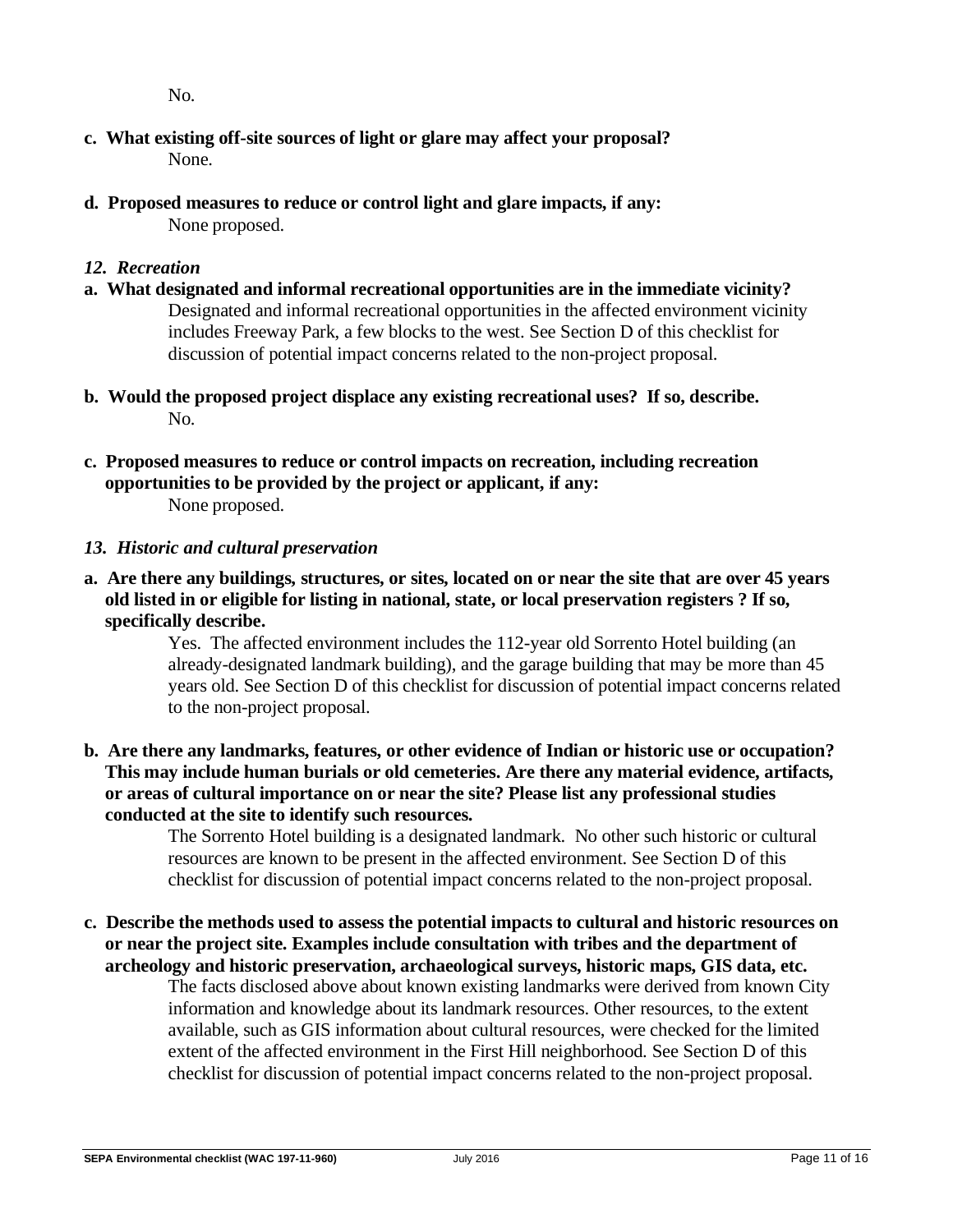**d. Proposed measures to avoid, minimize, or compensate for loss, changes to, and disturbance to resources. Please include plans for the above and any permits that may be required.** None proposed.

#### *14. Transportation*

**a. Identify public streets and highways serving the site or affected geographic area and describe proposed access to the existing street system. Show on site plans, if any.**

> The affected area is served by Madison Street, 9<sup>th</sup> Avenue and Terry Avenue. Madison Street is a primary arterial serving as a connector to/from neighborhoods to the east and Downtown Seattle. The other streets are local streets that serve daily traffic generated by local uses including hospitals scattered nearby in the First Hill neighborhood. There is no particular proposed access location to the existing street system for this non-project proposal. See Section D of this checklist for discussion of potential impact concerns related to the nonproject proposal.

**b. Is the site or affected geographic area currently served by public transit? If so, generally describe. If not, what is the approximate distance to the nearest transit stop?**

> Yes, service is most frequently available along Madison Street, including Route 60. See Section D of this checklist for discussion of potential impact concerns related to the nonproject proposal.

**c. How many additional parking spaces would the completed project or non-project proposal have? How many would the project or proposal eliminate?**

> The non-project proposal would result in no particular direct addition or subtraction of parking. See Section D of this checklist for discussion of potential impact concerns related to the non-project proposal.

**d. Will the proposal require any new or improvements to existing roads, streets, pedestrian, bicycle or state transportation facilities, not including driveways? If so, generally describe (indicate whether public or private).**

> No. See Section D of this checklist for discussion of potential impact concerns related to the non-project proposal.

**e. Will the project or proposal use (or occur in the immediate vicinity of) water, rail, or air transportation? If so, generally describe.**

> No. See Section D of this checklist for discussion of potential impact concerns related to the non-project proposal.

**f. How many vehicular trips per day would be generated by the completed project or proposal? If known, indicate when peak volumes would occur and what percentage of the volume would be trucks (such as commercial and nonpassenger vehicles). What data or transportation models were used to make these estimates?**

> None for this non-project proposal. See Section D of this checklist for discussion of potential impact concerns related to the non-project proposal.

**g. Will the proposal interfere with, affect or be affected by the movement of agricultural and forest products on roads or streets in the area? If so, generally describe.**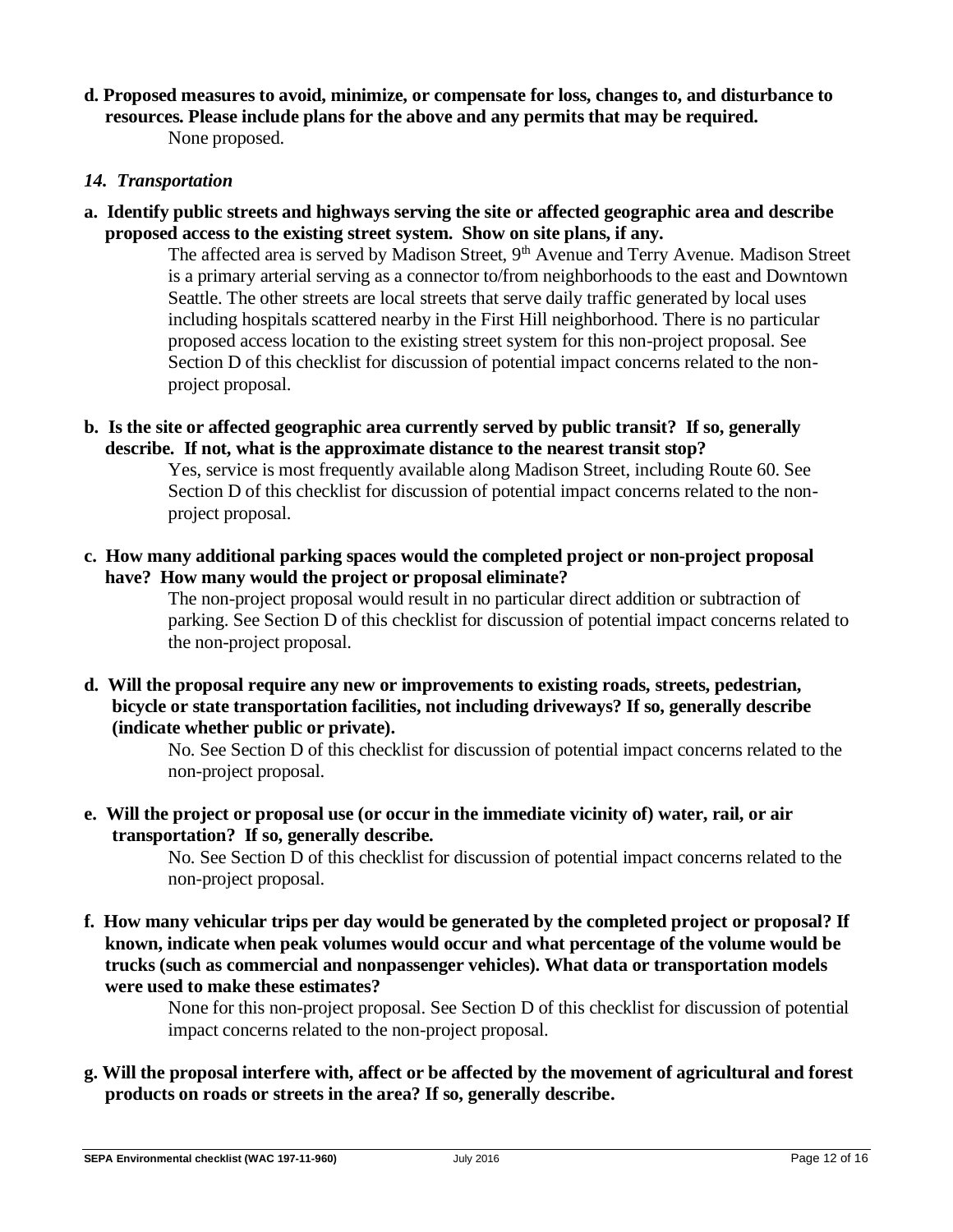No.

# **h. Proposed measures to reduce or control transportation impacts, if any:**

None proposed.

# *15. Public Services*

- **a. Would the project result in an increased need for public services (for example: fire protection, police protection, public transit, health care, schools, other)? If so, generally describe.** No, for this non-project proposal. See Section D of this checklist for discussion of potential impact concerns related to the non-project proposal.
- **b. Proposed measures to reduce or control direct impacts on public services, if any.** None proposed.

## *16. Utilities*

**a. Circle utilities currently available at the site: electricity, natural gas, water, refuse service, telephone, sanitary sewer, septic system, other \_\_\_\_\_\_\_\_\_\_\_**

> The affected environment has a full complement of all these and other utility systems available to serve it. See Section D of this checklist for discussion of potential impact concerns related to the non-project proposal.

## **c. Describe the utilities that are proposed for the project, the utility providing the service, and the general construction activities on the site or in the immediate vicinity which might be needed.**

None proposed for this non-project proposal. See Section D of this checklist for discussion of potential impact concerns related to the non-project proposal.

# *C. Signature* **[[HELP](https://ecology.wa.gov/Regulations-Permits/SEPA/Environmental-review/SEPA-guidance/SEPA-checklist-guidance/SEPA-Checklist-Section-C-Signature)]**

The above answers are true and complete to the best of my knowledge. I understand that the lead agency is relying on them to make its decision.

<span id="page-12-0"></span>Signature:  $\frac{|S|}{|S|}$ Name of signee Jim Holmes Position and Agency/Organization <u>Senior Planner, City of Seattle OPCD</u> Date Submitted: <u>September 10, 2021</u>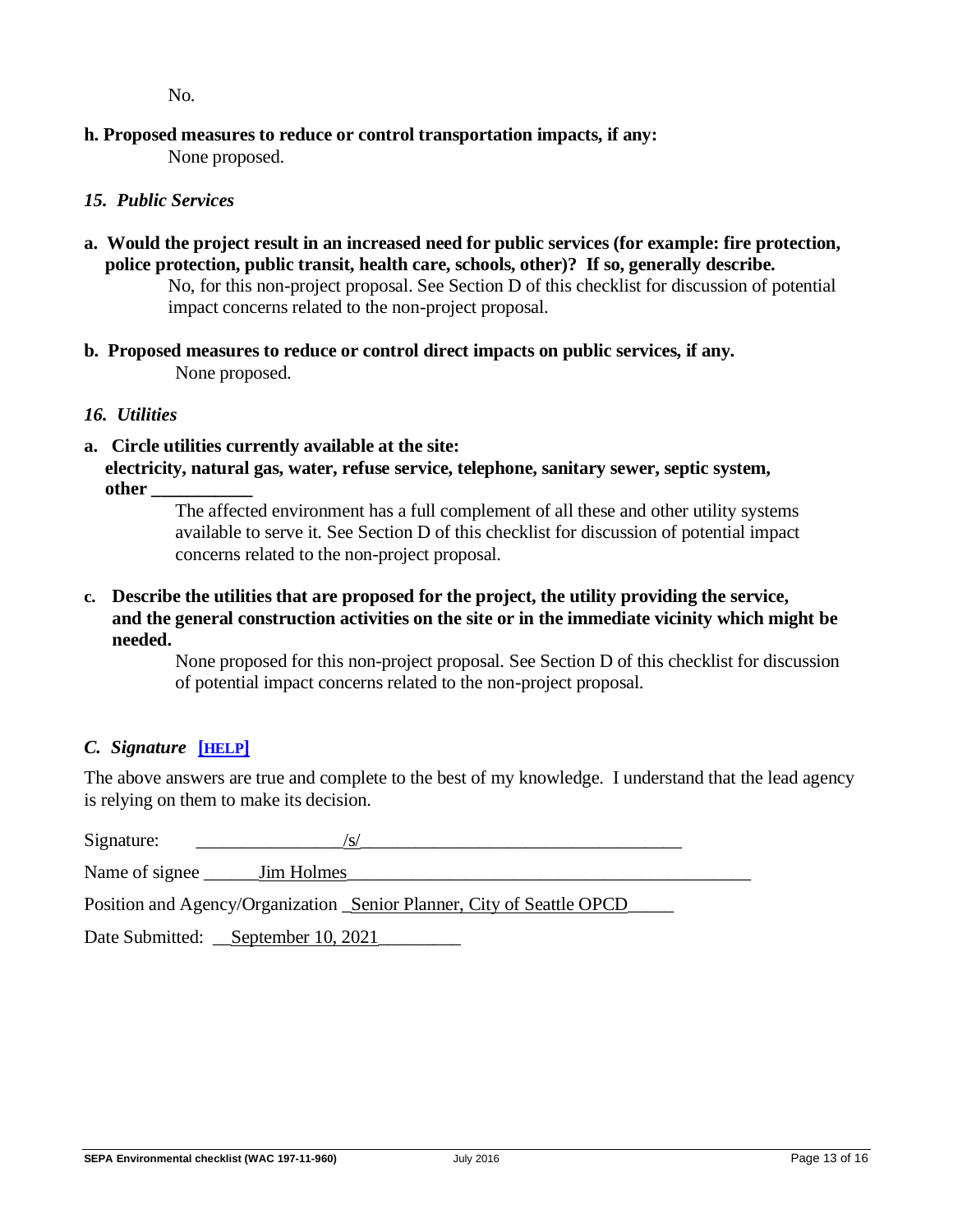#### *D. Supplemental sheet for nonproject actions*

#### **1. How would the proposal be likely to increase discharge to water; emissions to air; production, storage, or release of toxic or hazardous substances; or production of noise?**

The proposed non-project action would not directly generate potential for significant increases in discharges or emissions of toxic or hazardous substances, to the air or water, or increase the production of noise. Rather, it would provide more flexibility in code requirements to accommodate transfer of development rights from the Sorrento Hotel property to other properties within its immediate vicinity. This could facilitate future possible development in the affected environment, including only the single one-quarter-block property at  $9<sup>th</sup>$  Avenue and Madison Street, which currently includes a building used as a parking garage.

The effect of the proposal would be to enable a future possible building development that could be a maximum of 350 feet in height rather than 200 feet. Under this scenario, the potential exposure of the natural environment to toxic/hazardous substances from demolition of the existing garage would be approximately the same, with or without the proposal. Similarly, the future development site's coverage with or without the proposal would be the same at an assumed 100% coverage, thus generating approximately the same potential for water runoff (which would be directed to existing systems nearby). Potential future increased total occupancy of the property with possible residents would add incrementally to total air emissions and noise production, equivalent to approximately 12-15 additional stories of occupation. Within the context of Seattle's urbanized environment, these potential differences in emissions and noise would be relatively slight and even could be essentially undetectible in the neighboring environment.

#### **Proposed measures to avoid or reduce such increases are:**

None proposed.

#### **2. How would the proposal be likely to affect plants, animals, fish, or marine life?**

This non-project action will not directly create adverse environmental impacts on plants, animals, fish, or marine life. Indirectly, the non-project action could encourage future redevelopment of an already-developed property. This kind of replacement of one garage building with a future possible new building would cause clearing and grading activity, but would not substantially affect plant, animal, fish or marine living environments due to scarcity or lack of presence of such environments in the affected area. Also, see the response to Question D.1 above. The potential for differences in environmental pollution potential upon plant, animal, and marine environments would either be zero or negligible.

#### **Proposed measures to protect or conserve plants, animals, fish, or marine life are:** None proposed.

#### **3. How would the proposal be likely to deplete energy or natural resources?**

This non-project action would not directly, indirectly or cumulatively generate negative impacts on energy or natural resource depletion. Rather, by growing in an Urban Center, within a new building that would be subject to current energy codes that require greater efficiencies than prior codes, the future development accommodated would be considered to occur in an energyefficient manner. It would deplete energy and natural resources at a lower rate compared to the same amount of residential units if they occurred scattered across a broader geographic area that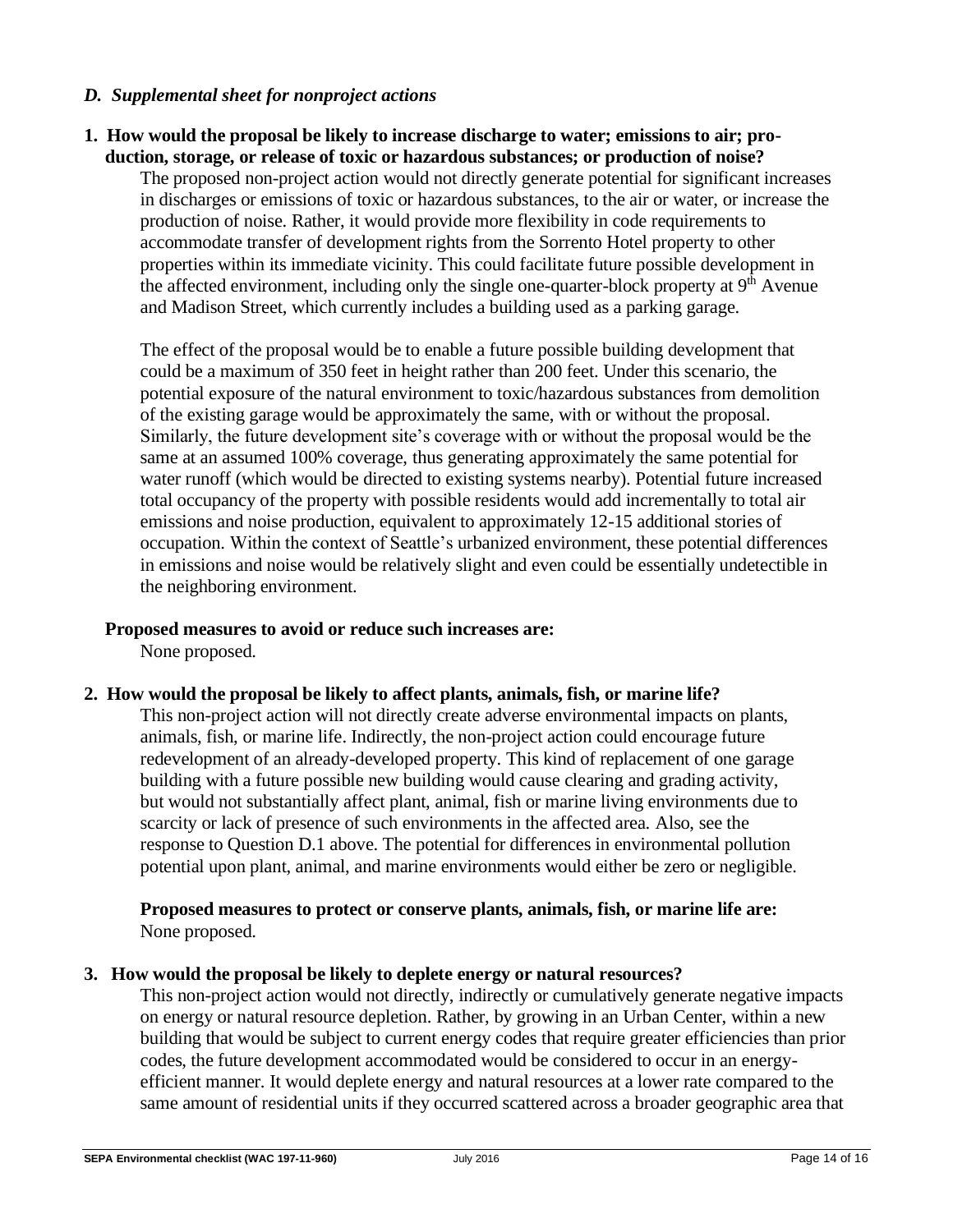would require greater amounts of daily travel and related transportation-related energy consumption. See the responses to Questions D.1 and D.2 above.

**Proposed measures to protect or conserve energy and natural resources are:** None proposed.

**4. How would the proposal be likely to use or affect environmentally sensitive areas or areas designated (or eligible or under study) for governmental protection; such as parks, wilderness, wild and scenic rivers, threatened or endangered species habitat, historic or cultural sites, wetlands, floodplains, or prime farmlands?**

This proposal would not directly, indirectly or cumulatively generate negative impacts on environmentally sensitive areas or resource areas of this kind. This is due to a lack of presence of these resources and/or a lack of potential to impact them. The Sorrento Hotel is an existing landmarked building, and the proposal would allow sale and transfer of development rights on that property, which would help to further ensure its protection.

Other kinds of resources listed here are not present (parks, wilderness, wetlands, farmlands, floodplains), or unlikely to be present (cultural resources). While there is an unknown potential that cultural resource artifacts could be unearthed if the garage property was later redeveloped, if such resources were found the City's policies and procedures would be followed with respect to the preservation of those resources. This potential for cultural resources to be present is the same with or without the proposal, and therefore there is no net new impact potential identified with this proposal.

**Proposed measures to protect such resources or to avoid or reduce impacts are:** None proposed.

## **5. How would the proposal be likely to affect land and shoreline use, including whether it would allow or encourage land or shoreline uses incompatible with existing plans?**

The details of this non-project proposal are not likely to directly generate significant adverse impacts on land use and shoreline use patterns. This proposal is not likely to negatively affect the arrangement and combinations of land uses on the ground that could occur within the First Hill neighborhood that is a designated Urban Center.

The non-project action would increase the total height of a potential future development on a single quarter-block property by 150 feet: 350 feet in height rather than 200 feet. This would generate a degree of added total potential for a tall building at this location, which would incrementally increase potential for impacts related to building height and bulk. Such a development would contrast in scale with the immediately surrounding existing buildings that range from approximately 1 to 7 stories in height. However, the site vicinity's zoning and planning designations already contemplate dense future development that could reach 200, 240, or even 300 feet in building height, for example. Also, it is noted that the difference in elevation between the higher easterly portion of the affected environment (Sorrento Hotel property at Terry Avenue) and the lower westerly portion at 9<sup>th</sup> Avenue is approximately 35 feet. Therefore, the proposal's accommodation of a future new building that could reach up to 350 feet in height would not be substantially out-of-scale with the zoned heights of buildings in the immediate vicinity.